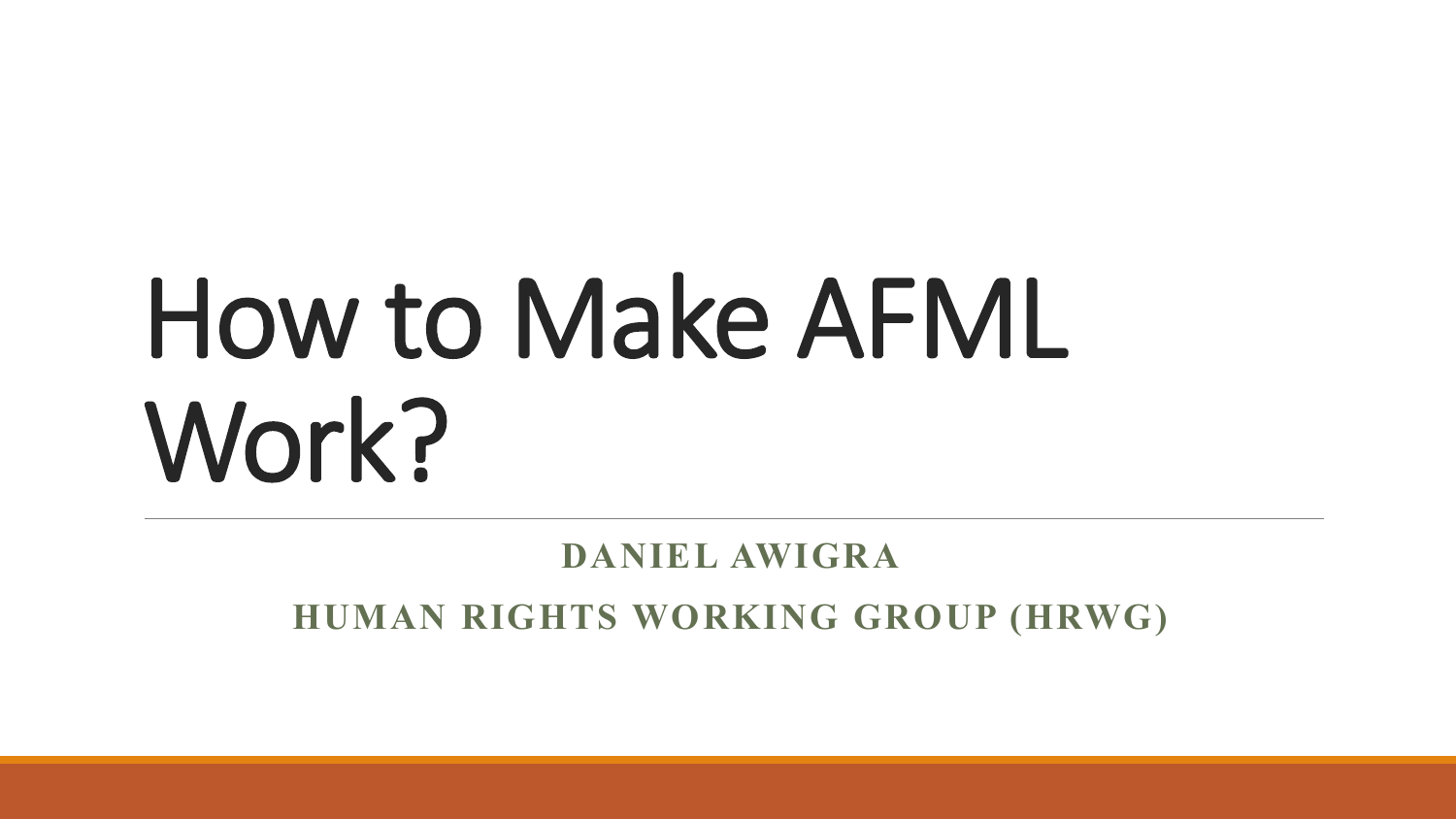### ASEAN Instrument on MW

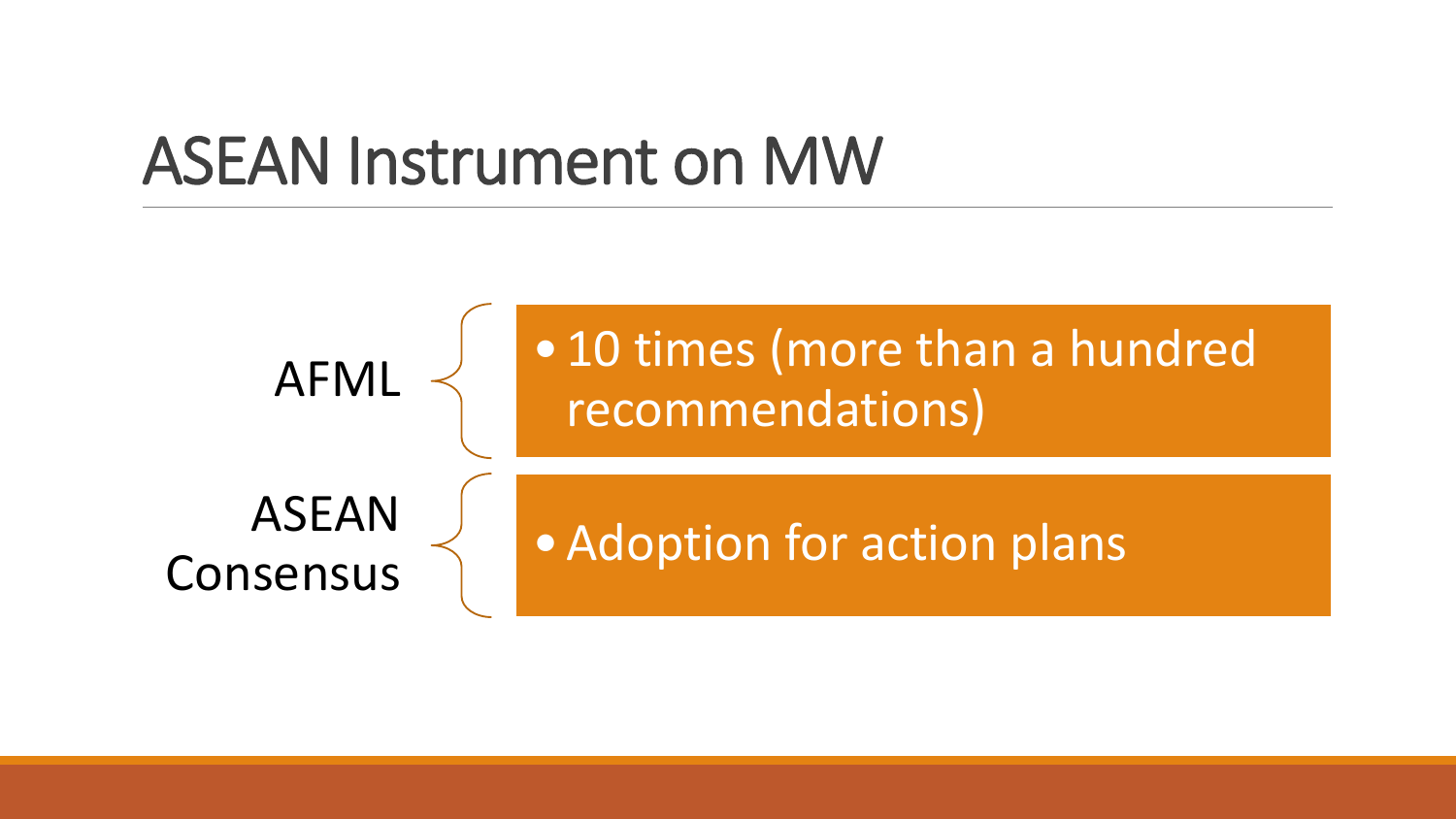### Taskforce on ASEAN Migrant Workers (TFAMW)- 8 Key **Principles**

1) ASEAN Framework Instrument on Migrant Workers shall be a binding agreement among all ASEAN states

2) All migrants and their families shall be covered by the Framework Instrument regardless of legal status

3) The protection of the rights of migrant workers is a joint responsibility of both sending and receiving states

4) Non-discrimination and "national treatment" for migrant workers

5) Gender-sensitive policies, processes and practices on migration

6) Implement Core ILO Conventions, Migrant Workers Rights, Social Security, and Governance; ensure national labour laws governing migrant workers are harmonized with the ILO Standards

Ratify ILO Conventions 97 and 143, and the 1990 UN Convention on the Protection of the Rights of All Migrant Workers and Members of Their Families. (plus C.189 Decent work for Domestic Workers)

8) Cooperation with civil society in ASEAN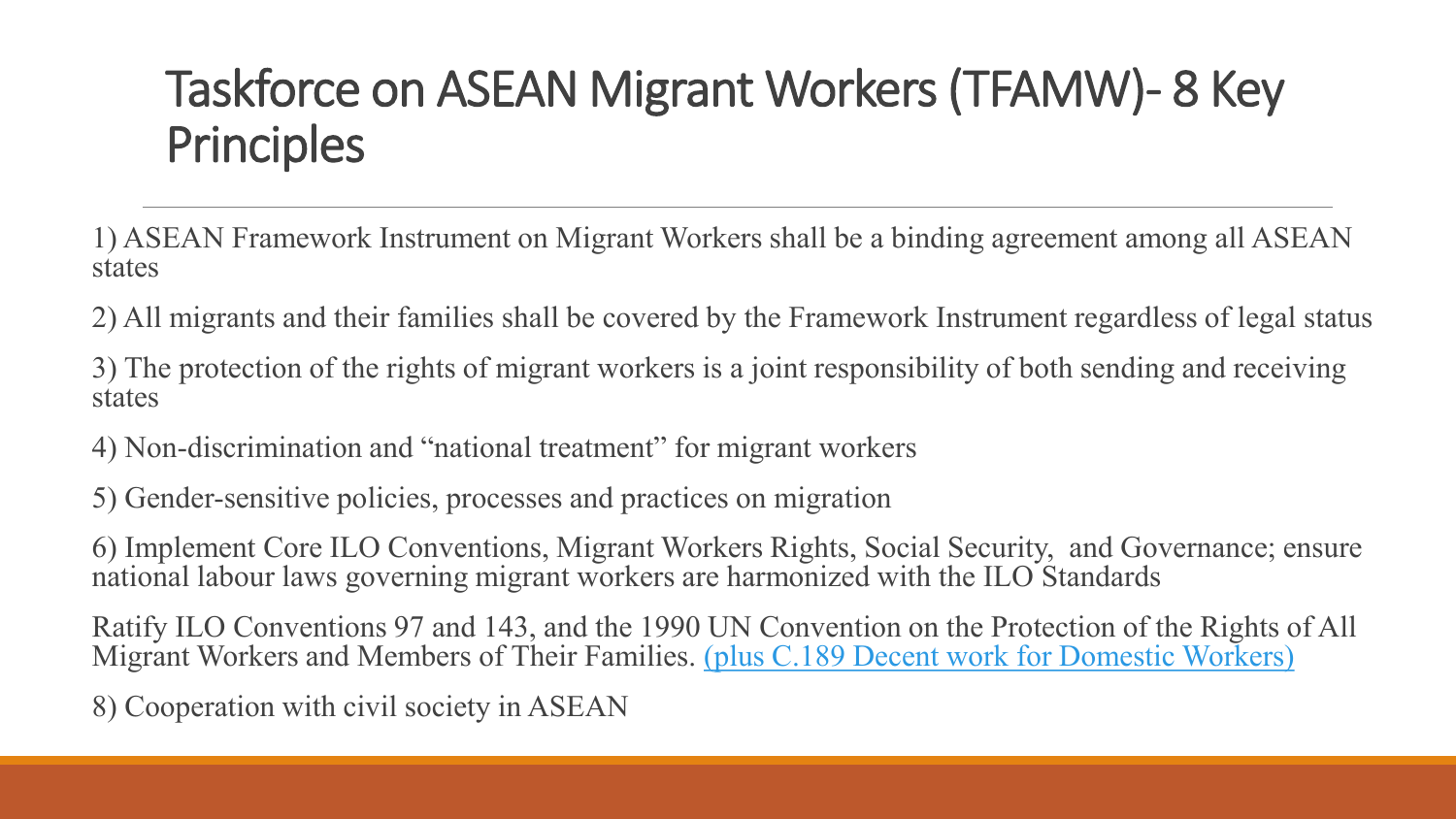## ASEAN Consensus: Projects led by Indonesia

- 1. Public campaign on safe migration (co-led with the Philippines) (2018-2019)
- 2. Capacity building and sharing best practices on labour market (2018-2019)
- 3. Research on migrant worker rights-based standard **employment contract (2018)**
- 4. Workshop on labour protection of migrant workers through an ASEAN networking forum on **labour inspection** (2020)
- 5. Reintegration programme for returning migrant workers (2018)
- 6. [New] Workshop to improve quality of pre-departure trainings (2021)
- 7. [New] Develop policies to accommodate the access of migrant workers' children to education (2021)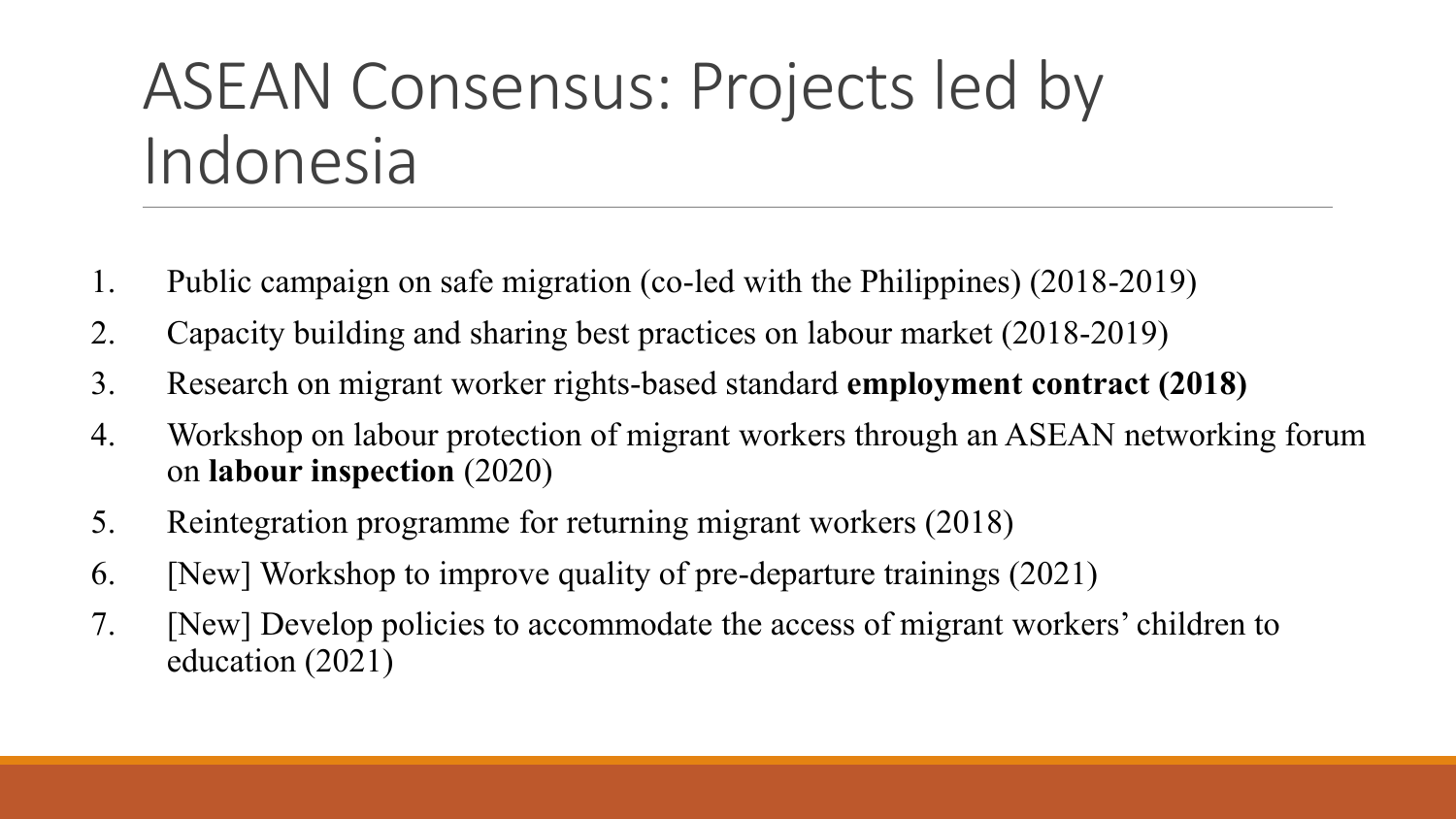### Regional CSOs Recommendation on the Implementation of 2017 ASEAN Consensus

A legally binding ASEAN instrument on migrant workers is a key to ensure full enjoyment of the rights of migrant workers

Aware of the existing national and regional conflict of interests and politics of migration in addition to the varying challenges, national interests, and development gaps among the ASEAN Member States (**AMS**)

Accept the consensus as a political committment of the AMS with **critical notes**

ASEAN Consensus has to be guided by international human rights norms and standards

Propose to have synergy with other cross-cutting ASEAN human rights commitments

Have to be supported by dedicated national structures to ensure sustainable and effective protection and promotion and engage with CSOs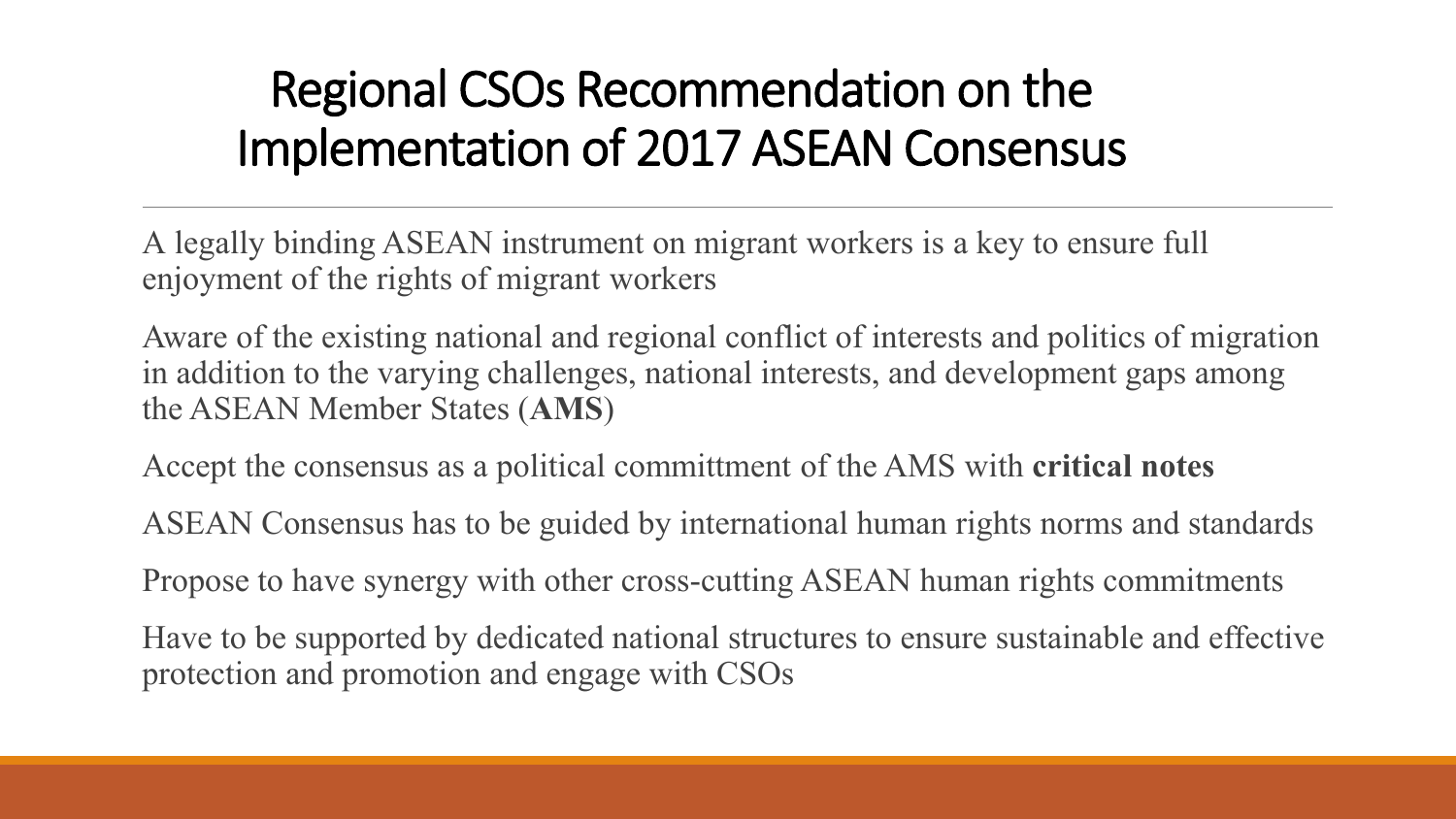### Regional CSOs Recommendation on the Implementation of 2017 ASEAN Consensus

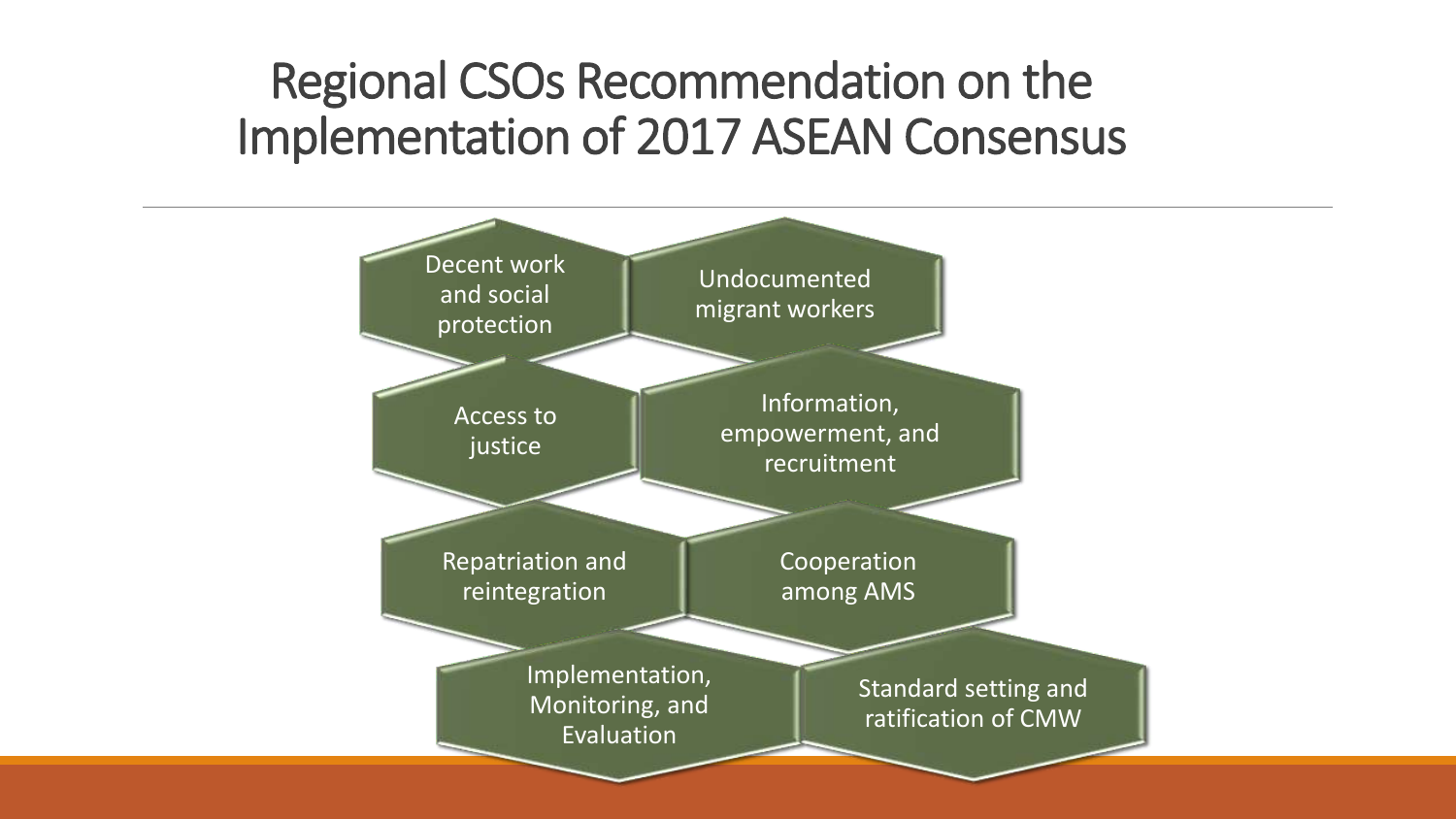## Decent work in ASEAN Document

#### **ASEAN HUMAN RIGHTS DECLARATION**

**GENERAL PRINCIPLE No. 4:** "*The rights of women, children, the elderly, persons with disabilities, migrant workers, and vulnerable and marginalised groups are an inalienable, integral and indivisible part of human rights and fundamental freedoms."*

#### **ECONOMIC, SOCIAL AND CULTURAL RIGHTS**

*27. (1) Every person has the right to work, to the free choice of employment, to enjoy just, decent and favourable conditions of work and to have access to assistance schemes for the unemployed.*

#### **ASEAN CONSENSUS, Chapter 7, Commitments of ASEAN Member States:**

*45.Consult and cooperate with a view to promoting decent, humane, productive, dignified and remunerative employment for migrant workers.*

**Obligations of Receiving States:** *8. Promote fair and appropriate employment protection, payment of wages, and adequate access to decent working and living conditions for migrant workers.*

**Commitments by ASEAN:** *15.Promote decent, humane, productive, dignified and remunerative employment for migrant workers.*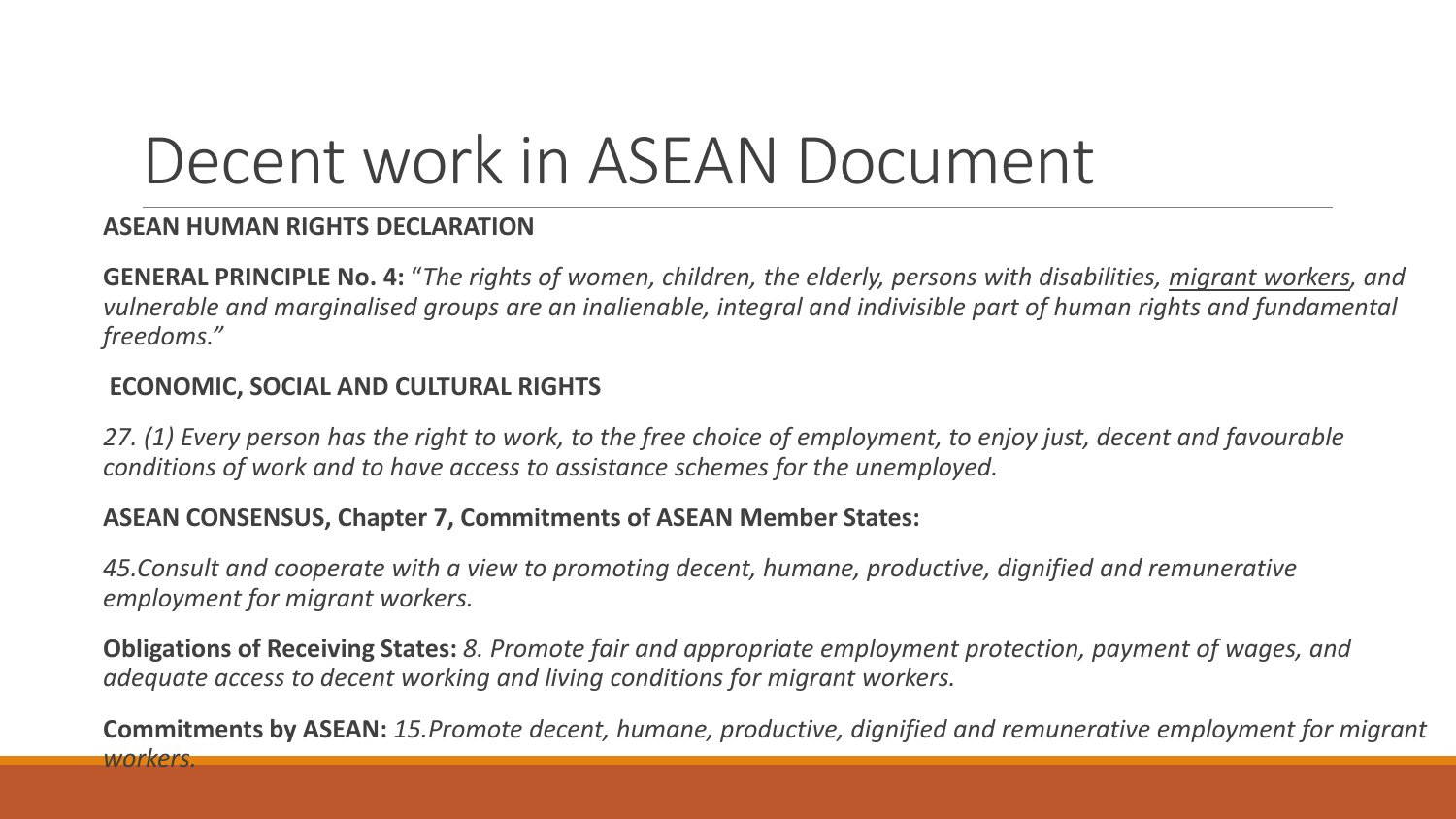### **Decent work in AFML**

AFML Recommendations on Decent Work for MDW

- 1. Ratification ILO Convention (No. 189) and the harmonization with national law
- 2. Standardized employment contract and providing complaint mechanism mekanisme for MDW
- 3. Labor Inspection including the work of MDW
- 4. Government cooperation with all stakeholders of MDW
- 5. Accessibility for social protection

 $\triangleright$  Rec 5, 5<sup>th</sup> AFML

 $\triangleright$  Rec 2, 7<sup>th</sup> AFML

 $\triangleright$  Rec 5, 7<sup>th</sup> AFML  $(+$  Rec 8, 8<sup>th</sup> AFML)

 $\triangleright$  Rec 8, 8<sup>th</sup> AFML

 $\triangleright$  Rec 6, 9<sup>th</sup> AFML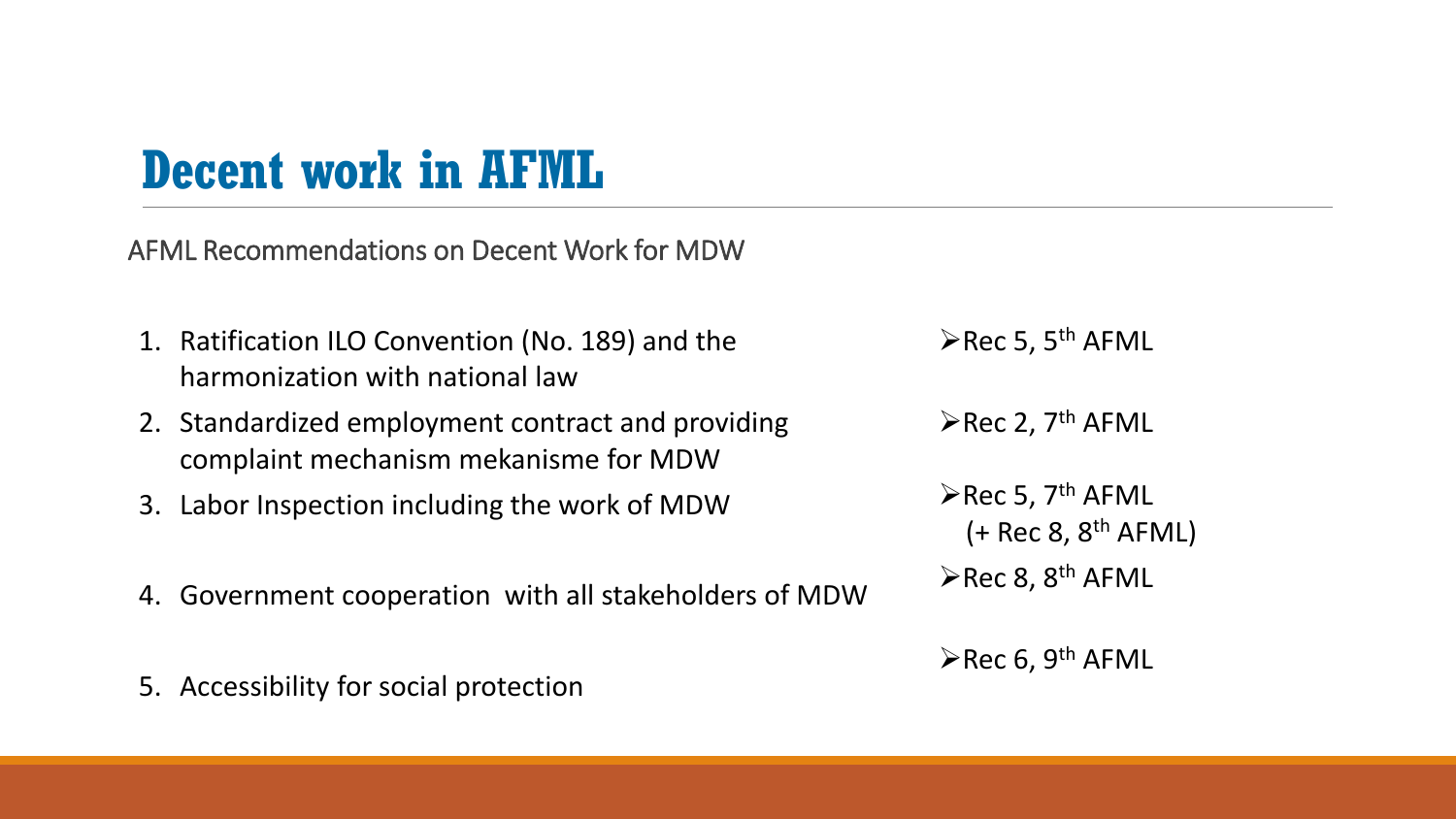# Article 7 of ILO No. 189

Each Member shall take measures to ensure that domestic workers are informed of their terms and conditions of employment in an appropriate, verifiable and easily understandable manner and preferably, where possible, through written contracts in accordance with national laws, regulations or collective agreements, in particular:

(a) the name and address of the employer and of the worker;

(b) the address of the usual workplace or workplaces;

(c) the starting date and, where the contract is for a specified period of time, its duration;

(d) the type of work to be performed;

(e) the remuneration, method of calculation and periodicity of payments;

(f) the normal hours of work;

- (g) paid annual leave, and daily and weekly rest periods;
- (h) the provision of food and accommodation, if applicable;
- (i) the period of probation or trial period, if applicable;
- (j) the terms of repatriation, if applicable; and

(k) terms and conditions relating to the termination of employment, including any period of notice by either the domestic worker or the employer.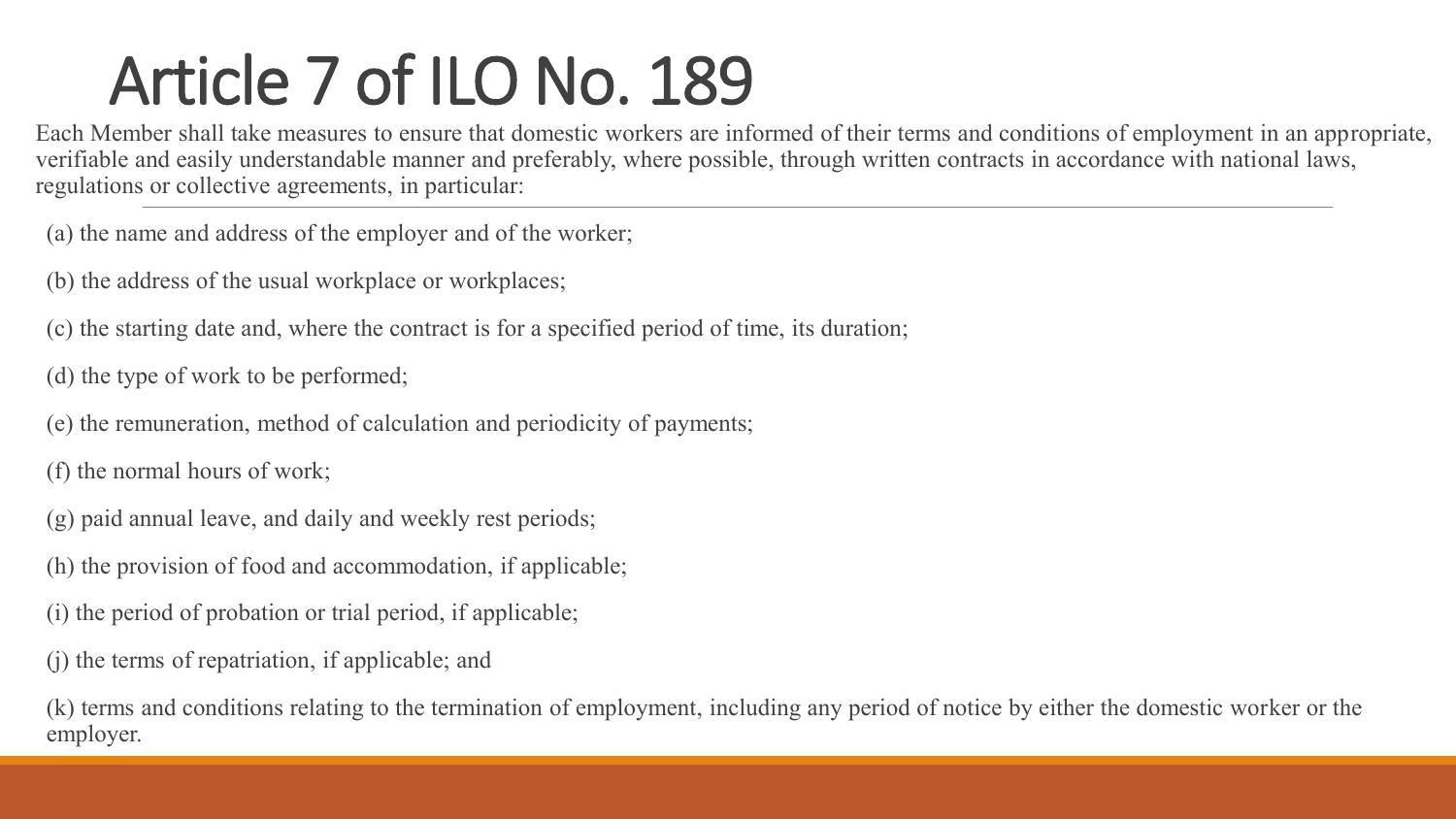# Challenges

Complaint mechanism  $-\rightarrow$  undemocratic state and its HRs commitment Data collection on cases  $\rightarrow$  ethic and privacy of migrant workers Job info  $\rightarrow$  direct hiring and the vulnerability on exploitation E-one stop service  $\rightarrow$  bureaucratization on MW governance OSH and inspection  $\rightarrow$  how to reach DMW and law enforcement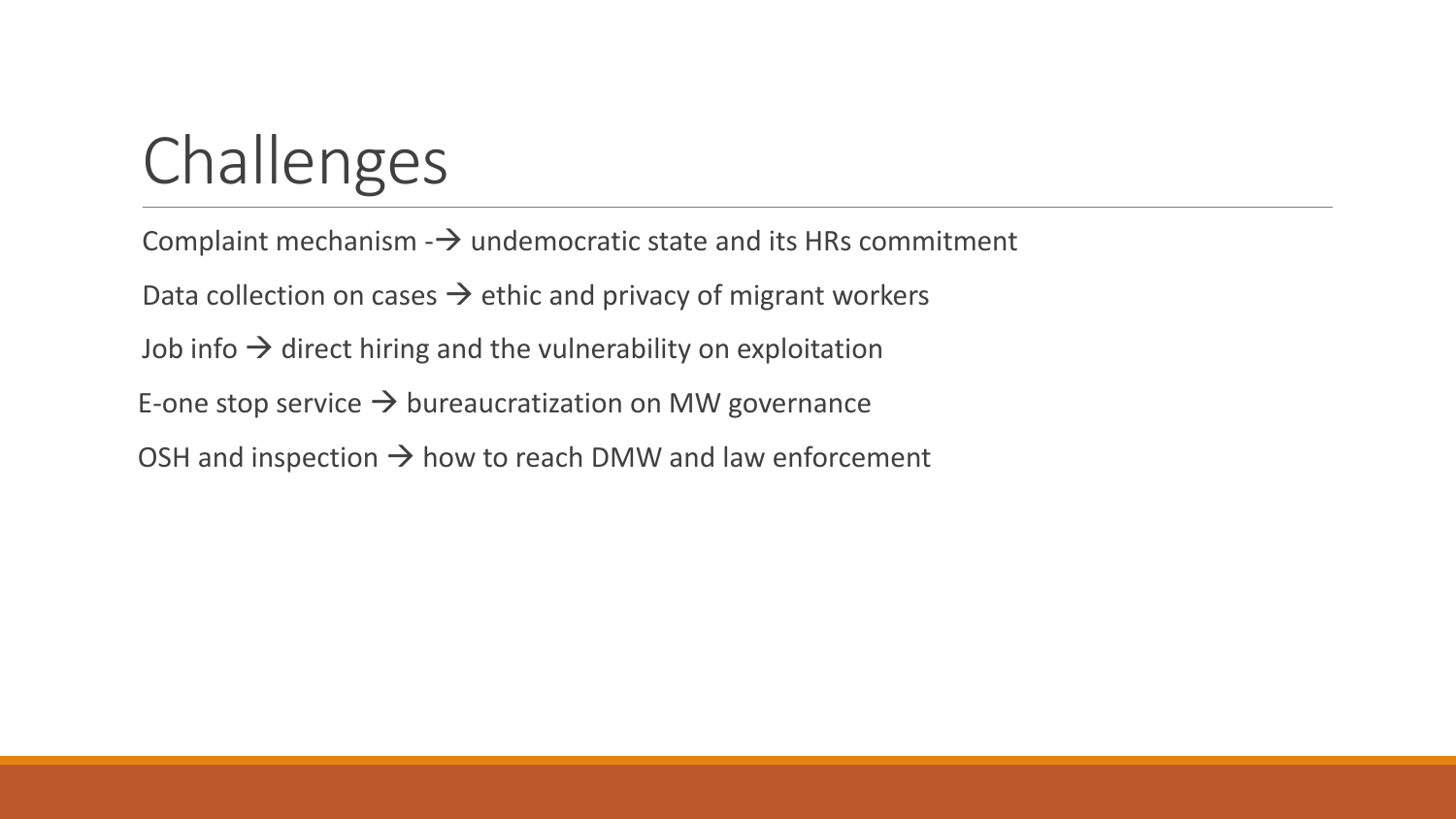# Recommendation

- Regular and official forum to monitor the implementation of AFML recommendation at least in Indonesia
- -- Decent work: Advocacy for the enactment of laws to protect domestic workers (UU PRT and ratify ILO Convention 189).
- -Support the program of Safe Travel and Migration
- -Not just to promote but implement the substance of decent work!
- Standardized Employment Contract
- -Provide social protection (ASEAN Declaration on Social Protection)
- E One stop service